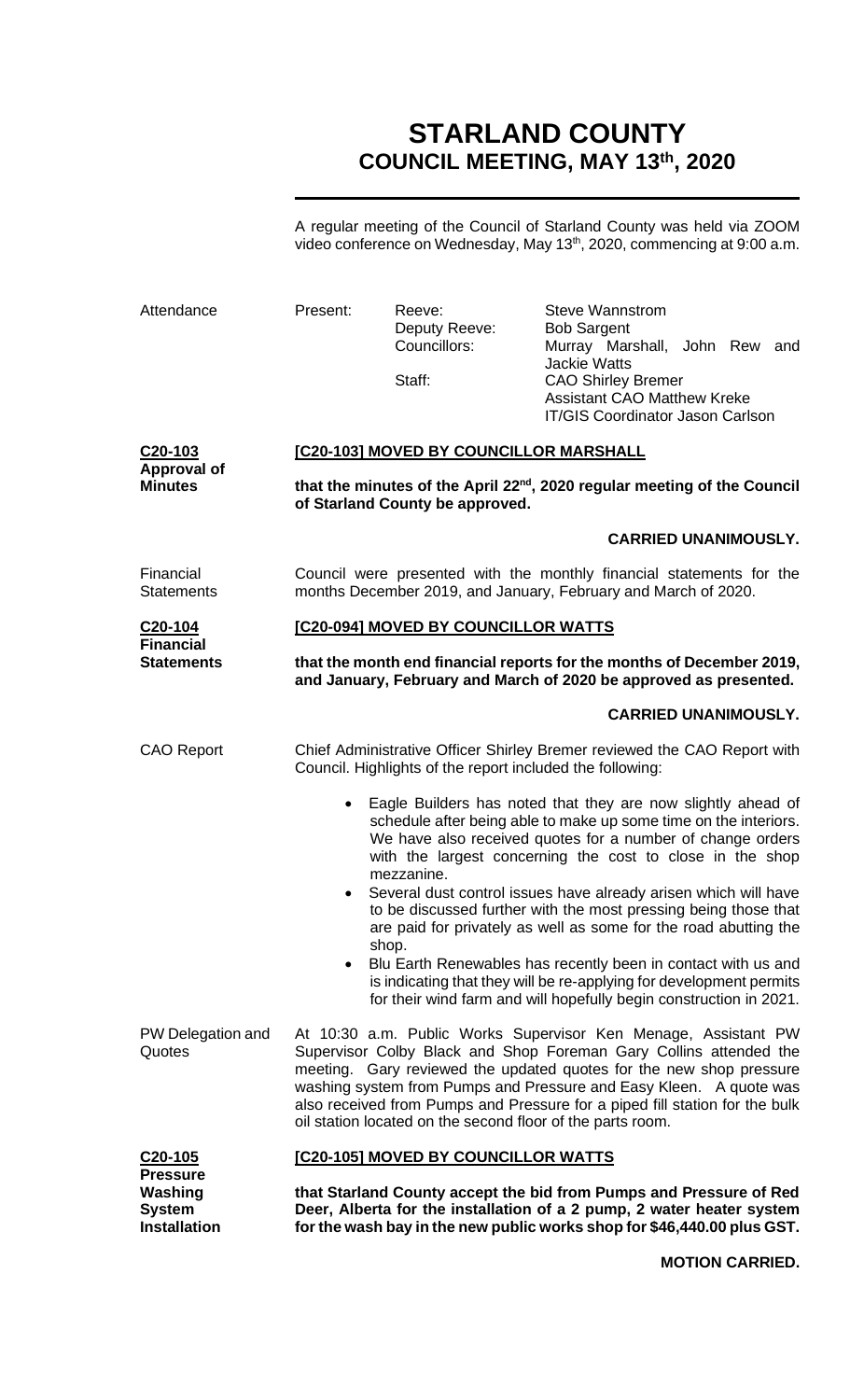| C <sub>20</sub> -106<br><b>Oil Room Piping</b> | [C20-106] MOVED BY COUNCILLOR WATTS                                                                                                                                                                                                                                                                                                                                                                                                                                                                                                                                                                                                                                                                                  |  |  |
|------------------------------------------------|----------------------------------------------------------------------------------------------------------------------------------------------------------------------------------------------------------------------------------------------------------------------------------------------------------------------------------------------------------------------------------------------------------------------------------------------------------------------------------------------------------------------------------------------------------------------------------------------------------------------------------------------------------------------------------------------------------------------|--|--|
| <b>Change Order</b>                            | that Starland County accept the bid from Pumps and Pressure of Red<br>Deer, Alberta for the installation of a piping system to link the ground<br>level of the new public works shop with the bulk oil station on the<br>second floor for \$7,811.68 plus GST.                                                                                                                                                                                                                                                                                                                                                                                                                                                       |  |  |
|                                                | <b>CARRIED UNANIMOUSLY.</b>                                                                                                                                                                                                                                                                                                                                                                                                                                                                                                                                                                                                                                                                                          |  |  |
| Departure                                      | At 9:45 a.m. Gary departed from the meeting.                                                                                                                                                                                                                                                                                                                                                                                                                                                                                                                                                                                                                                                                         |  |  |
| <b>Dust Control</b>                            | Colby and Ken discussed the possibility of continuing with the dust control<br>program for paying companies. Companies such as Federated Co-op pay<br>for dust control next to their bulk fill station. As Starland County will not be<br>providing this service these companies will now have to source their own<br>dust control operations. Colby will be contacting these companies to<br>ensure they know that the County will not be providing this service.                                                                                                                                                                                                                                                   |  |  |
| Departure                                      | At 9:55 a.m. Colby departed from the meeting.                                                                                                                                                                                                                                                                                                                                                                                                                                                                                                                                                                                                                                                                        |  |  |
| <b>PW Report</b>                               | PW Supervisor Ken Menage reviewed the PW Report with Council.<br>Highlights of his report included the following:                                                                                                                                                                                                                                                                                                                                                                                                                                                                                                                                                                                                    |  |  |
|                                                | The PW Crew have been repairing low level crossings, removing<br>$\bullet$<br>snow equipment from trucks and repairing road washouts.<br>The Shop Crew have been working on approximately 37 pieces<br>$\bullet$<br>of equipment and performed 4 CVIPs.<br>Gradermen have been repairing roads from spring runoff and<br>$\bullet$<br>blading roads.<br>Ken has been doing bridge inspections, attending meetings,<br>$\bullet$<br>working on the 2020 budget and working on a re-gravel map.                                                                                                                                                                                                                        |  |  |
| <b>Change Orders</b>                           | Eagle Builders has submitted two potential change orders. The first is to<br>seal off the top floor of the new parts room in order to protect staff and<br>equipment from the dust and noise from the shop. Administration is still<br>working with Eagle to refine this quote as the original proposal to seal off<br>the entire second floor resulted in escalating costs due to fire rating<br>concerns. The second change order was for the installation of a drainage<br>system that would channel water away from the new shop towards the<br>sewer line running to the lagoon at the north end of the property. This<br>drainage system is necessary to make full use of the outdoor washing<br>capabilities. |  |  |
| C <sub>20</sub> -107                           | [C20-107] MOVED BY DEPUTY REEVE SARGENT                                                                                                                                                                                                                                                                                                                                                                                                                                                                                                                                                                                                                                                                              |  |  |
| <b>Yard Drainage</b><br><b>Change Order</b>    | that Starland County approve the change order provided by Eagle<br>Builders for installation of a drainage system linking the new public<br>works shop yard with the sewer line running north through the public<br>works yard for \$13,163.02 plus GST.                                                                                                                                                                                                                                                                                                                                                                                                                                                             |  |  |
|                                                | <b>CARRIED UNANIMOUSLY.</b>                                                                                                                                                                                                                                                                                                                                                                                                                                                                                                                                                                                                                                                                                          |  |  |
| Departure                                      | At 10:28 a.m. Ken departed from the meeting.                                                                                                                                                                                                                                                                                                                                                                                                                                                                                                                                                                                                                                                                         |  |  |
| Attendance and<br><b>MS Report</b>             | At 10:30 a.m. Municipal Services Manager Glen Riep attended the meeting<br>and reviewed his MS report with Council. Highlights of the report included:                                                                                                                                                                                                                                                                                                                                                                                                                                                                                                                                                               |  |  |
|                                                | The Covid-19 situation in the County is largely unchanged from two<br>$\bullet$<br>weeks ago however there was an issue with an individual attempting<br>to illegally camp within a site shut down over the pandemic. As of<br>now we are planning on reopening the campgrounds as early as<br>June 1 <sup>st</sup> though this will depend on AHS guidelines. Specific<br>guidance is needed for the common areas such as wash houses.<br>Blu Earth Renewables have contacted Glen to give an update on the<br>$\bullet$                                                                                                                                                                                            |  |  |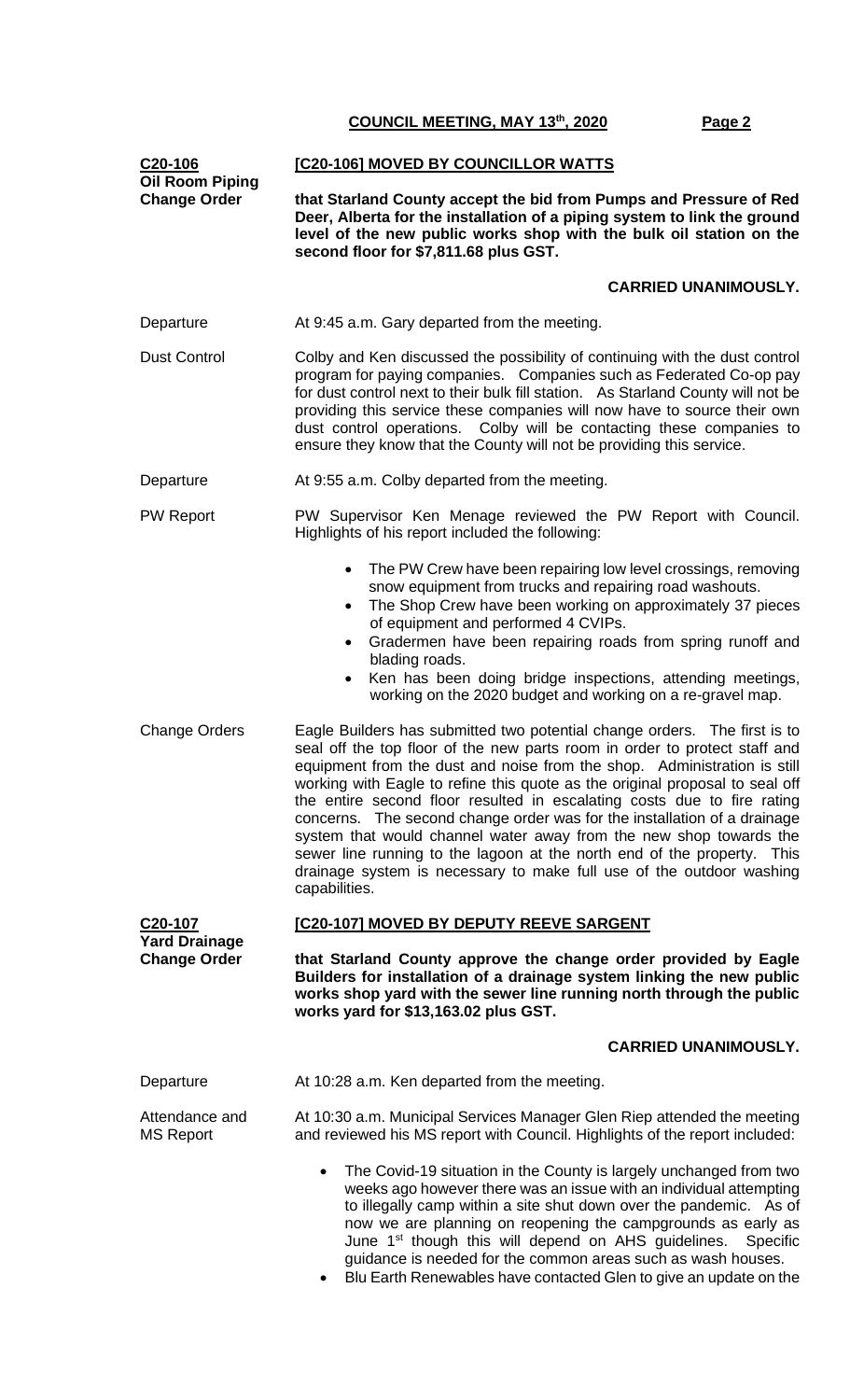| wind farm project development in the Hand Hills. They have an        |
|----------------------------------------------------------------------|
| application in with the AUC for construction of a 130 Megawatt wind  |
| turbine farm with plans to commence construction upon approval.      |
| If approved the project is slated for construction as early as the   |
| spring of 2021.                                                      |
| Convice installation continuos on the Night Dolton property poor the |

- Service installation continues on the Nick Dalton property near the airport on the Starland Regional Water system. The majority of the line and meter vault will be completed today and then some time to clean up the alignment and landscape.
- NRCB Application Glen reviewed with Council a response to a request for comments received from the Natural Resource Conservation Board concerning a dairy barn application by the Hutterian Brethern Church of Starland to be located in Division 4. In the response letter Glen outlines Starland County concerns around the development of the barn in an area known to have ground water contamination concerns as identified in our Municipal Development Plan. The NRCB has the ultimate authority to approve or deny the application however this information will be used in their decision.
- Offer to Purchase Lots in Michichi Mark Sedlacek of Calgary would like to purchase Plan 2232BA; Block 3; Lots 8 and 9 in the Hamlet of Michici for \$3,000.00 in order to store his seasonal holiday trailer. Currently this usage is not allowed under the Land-Use Bylaw. Glen was instructed to negotiate with Mark for a oneyear lease for the lots.

Michichi Dam Seasonal Camp **Sites** Glen provided a draft of a proposal for the development of 4 seasonal campsites in the Michichi Dam Campground. The cost of \$7,000.00 for the proposal would include the installation of sewage and electrical to make the sites available for long term occupancy. Glen will immediately begin ascertaining community interest in the leasing of these types of lots.

#### **[C20-108] MOVED BY REEVE WANNSTROM**

**that Starland County initiate the development of 4 seasonal lots in the Michichi Campground at an estimated cost of \$7,000.00 to cover the costs of materials and installation and that advertising begin to ascertain public interest in seasonal leasing of these lots.**

#### **CARRIED UNANIMOUSLY.**

Land Damage Claim Starland County has received a damage claim from Pat Hoover for land flooding in 2011 that resulted in lost production over 30 acres for 3 years and damage to equipment. The flooding was the result of a leak on the Starland County Craigmyle North Water Line and resulted in a damage claim by another landowner in the area in 2013. The total damage claim is for \$39,805.00. Concerns were raised as to the timing of this claim and the issues with validating the damages claimed, resulting in Council denying Mrs. Hoover's claim.

Departure **At 1:20 p.m. Glen departed from the meeting.** 

**C20-108 Michichi Campground Seasonal Lot Development**

Vehicle Damage Claim Starland County has received a damage claim of \$288.75 from Joshua Sander of Hanna for windshield damage from a rock that he says came off of Unit #708 while driving on Highway 9 on May 6, 2020 at approximately 9:30 a.m. Highway rock damage is not typically reimbursed by Starland County and Mr. Sander's claim was denied.

Aura Power Starland County has received an application from Aura Power Renewables of Vancouver, Canada for a tax deferral on its proposed Fox Coulee Solar Power Development in Division 2. The deferral request outlines a 50% deferral on all taxes owed to the County for years 1-10 of the agreement with the total deferred being paid back in years 11-15 with the majority being paid in year 15. As per Bylaw 1151, if approved, the applicant will then have to enter into a Tax Incentive Agreement with Starland County that will govern the terms of the tax deferral. The application was also submitted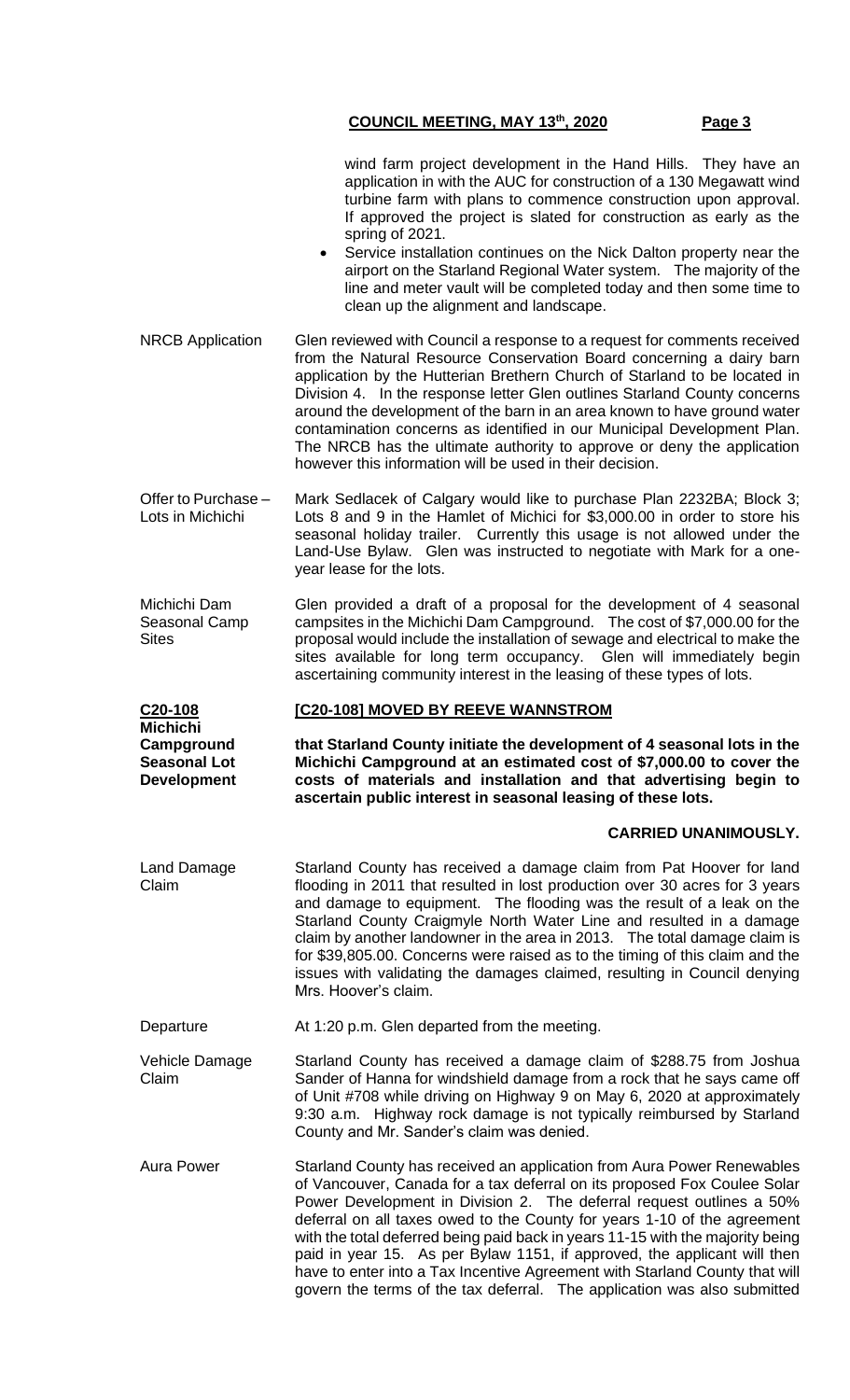with a \$1,500.00 application fee.

| C20-109<br><b>Aura Power Tax</b>                              | [C20-109] MOVED BY DEPUTY REEVE SARGENT                                                                                                                                                                                                                                                                                                                                                                                                                           |
|---------------------------------------------------------------|-------------------------------------------------------------------------------------------------------------------------------------------------------------------------------------------------------------------------------------------------------------------------------------------------------------------------------------------------------------------------------------------------------------------------------------------------------------------|
| <b>Incentive</b><br><b>Application</b>                        | that Starland County approve the application of Aura Power<br>Renewables of Vancouver, Canada to enter into a tax deferral<br>agreement with Starland County for their Fox Coulee Solar Project<br>under terms to be determined and approved by Starland County<br>Council.                                                                                                                                                                                       |
|                                                               | <b>MOTION CARRIED.</b>                                                                                                                                                                                                                                                                                                                                                                                                                                            |
| Transtor<br>Replacement                                       | The Drumheller and District Solid Waste Management Association requires<br>that Starland County pass a motion entering into an agreement to fund the<br>replacement of the transtor waste transfer bins that the association<br>members have around their municipalities. Starland County's contribution<br>is \$62,863.55 and can be paid upfront as a lump sum or through a payment<br>plan.                                                                    |
| C20-110<br>Transtor<br><b>Replacement</b><br><b>Agreement</b> | [C20-110] MOVED BY COUNCILLOR WATTS                                                                                                                                                                                                                                                                                                                                                                                                                               |
|                                                               | that Starland County enter into an agreement with the municipalities<br>of the Drumheller and District Solid Waste Management Association<br>in order to fund the repair or refurbishment of transtor waste transfer<br>bins operated by the member municipalities with Starland County's<br>portion of the cost being \$62,863.55.                                                                                                                               |
|                                                               | <b>CARRIED UNANIMOUSLY.</b>                                                                                                                                                                                                                                                                                                                                                                                                                                       |
| <b>RMA Resolutions</b>                                        | Council was issued a copy of the results of the recent Rural Municipalities<br>of Alberta resolution session.                                                                                                                                                                                                                                                                                                                                                     |
| <b>Trident Land</b><br>Disposition -<br>Surface Lease         | Notice was received from Ember that they have taken over responsibility for<br>the lease obligations related to the access road located on 29-33-20-W4 as<br>of February 21 <sup>st</sup> , 2020.                                                                                                                                                                                                                                                                 |
| <b>MSI Changes</b>                                            | Municipal Affairs has issued updates related to the distribution and use of<br>funds for the Municipal Sustainability Initiative in 2020. Changes to the<br>operating component allow municipalities to have greater flexibility in their<br>application of funds while changes to the capital program encourage<br>municipalities that are not using the funds this year to notify Municipal Affairs<br>so that the funds may be better allocated.               |
| <b>Amateur Team</b><br><b>Grant Request</b>                   | An Amateur Team Grant Request was received from 18-2 Camps for<br>funding in order to attempt to give regular campers a "remote camp"<br>experience during the Covid-19 Pandemic. This application does not fit<br>with the requirements of Policy 720-31 and was therefore denied.                                                                                                                                                                               |
| <b>Morrin Water</b><br><b>Plant Operations</b>                | A letter was received from the Mayor of the Village of Morrin outlining<br>concerns with recent comments made by MS Manager Glen Riep in relation<br>to the Village of Morrin Water Plant Back-Up Generator Project. These<br>issues will be dealt with during a meeting of both Councils.                                                                                                                                                                        |
| <b>Change Orders</b>                                          | Potential Change Orders were received from Eagle Builders for the<br>installation of surge protection in the new office/shop as well as the<br>installation of daylight harvesting auto lights.<br>Both items will be<br>investigated further by IT/GIS Coordinator Jason Carlson. The last change<br>order carries no cost and is for the installation of additional plugs in the<br>council room to accommodate power blinds. Council agreed to this<br>change. |
| Council<br>Committees                                         | All councillors present reported briefly on the committees to which they are<br>appointed.                                                                                                                                                                                                                                                                                                                                                                        |